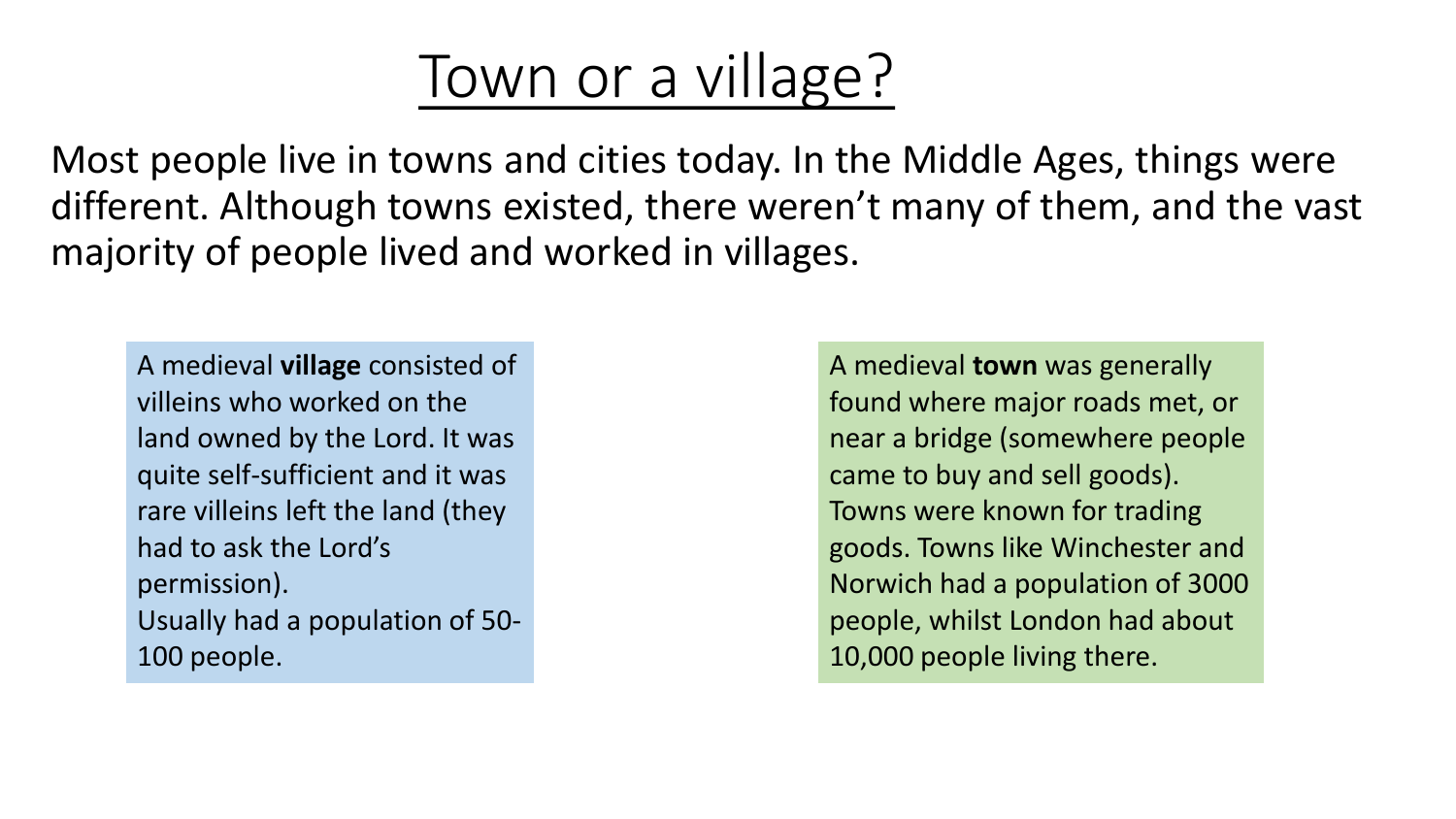Teudal<br>Feudal<br>System

This was introduced by William the Conqueror, as a way of keeping control of England, but remained throughout the Middle Ages!

The peasants were sometimes called villeins or serfs.

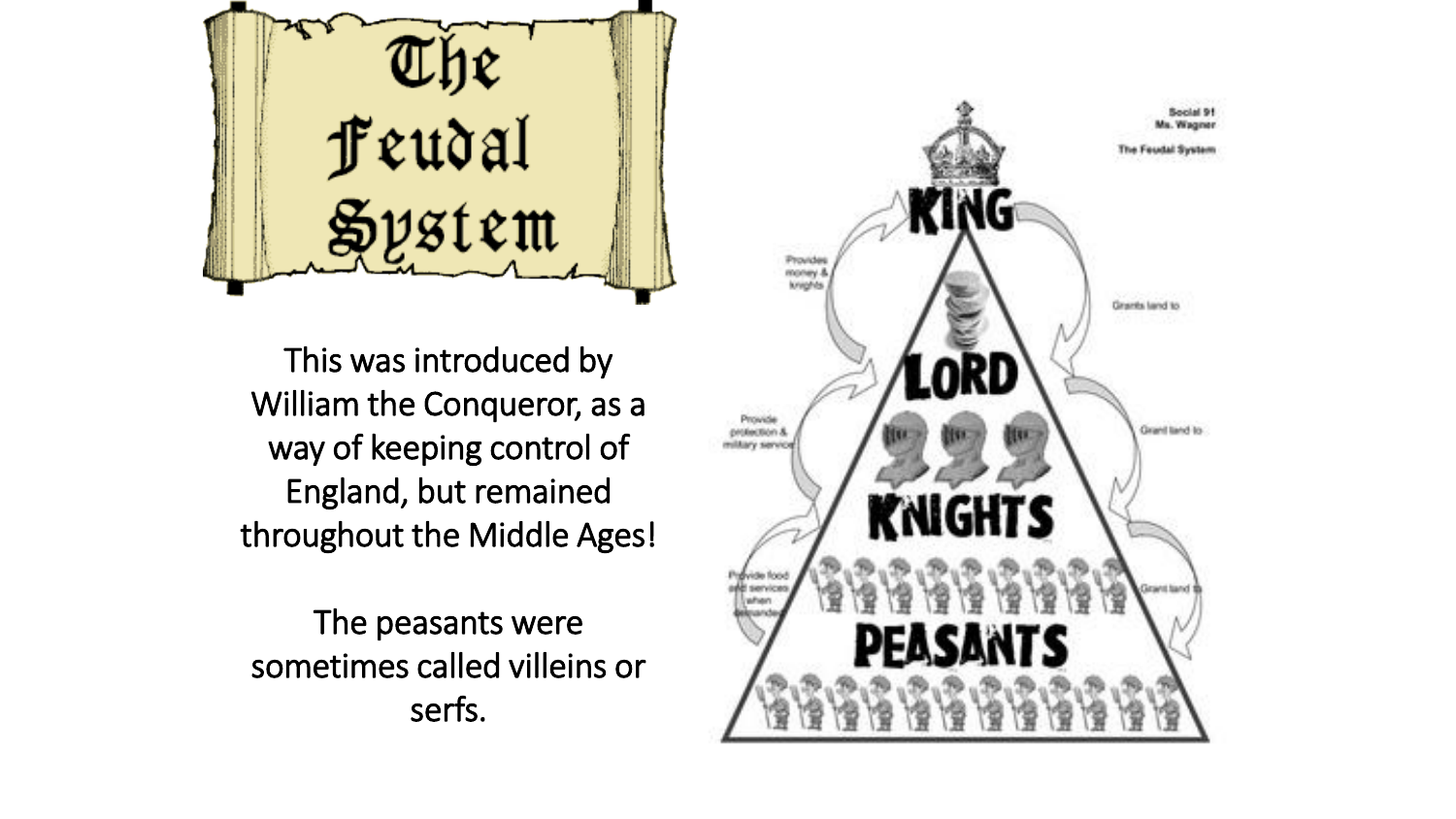## read through pages 82 (village) and 86 (towns)

• Look at the images on page 82 and 86 and think about the similarities and differences between a village and a town.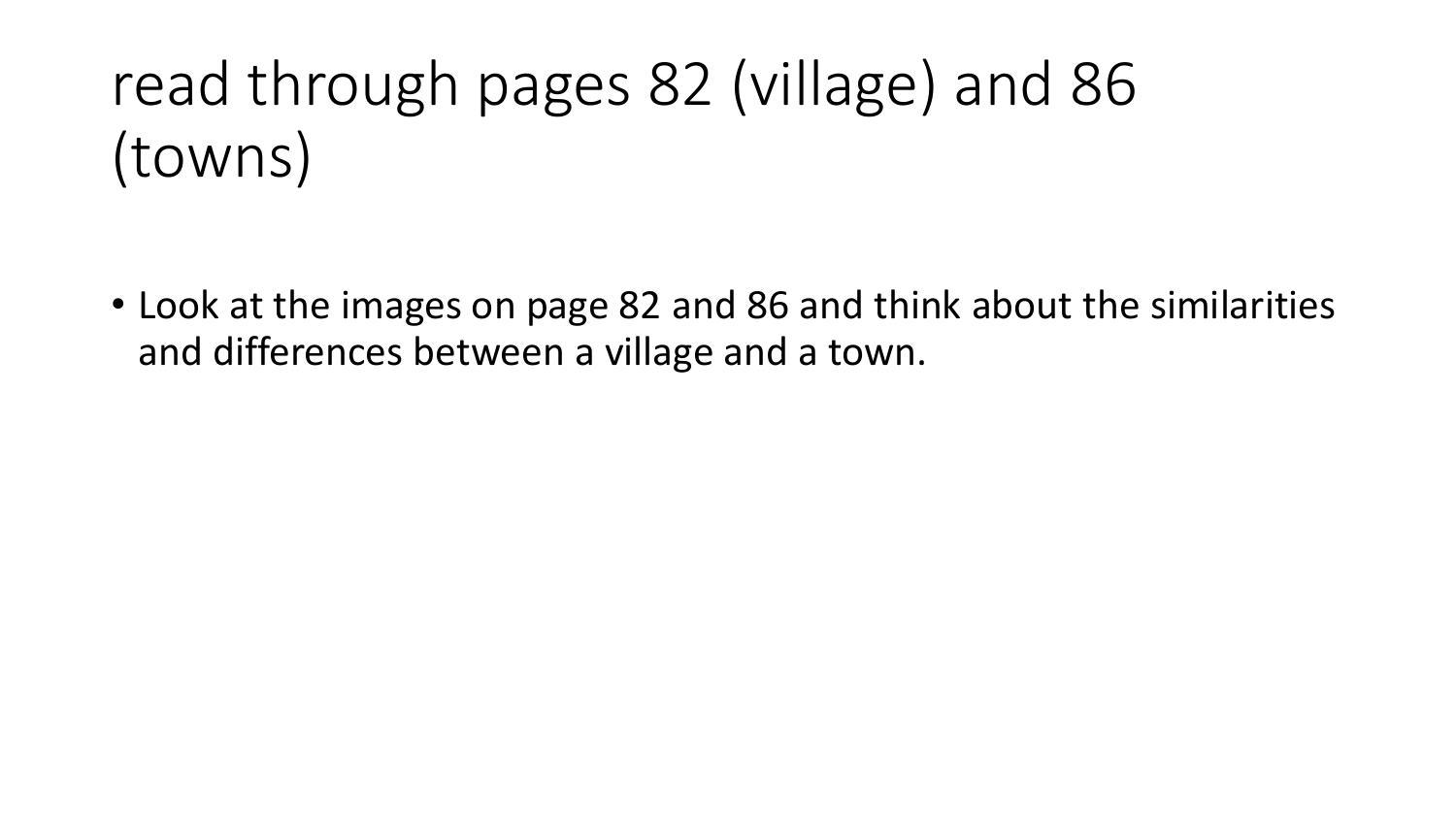

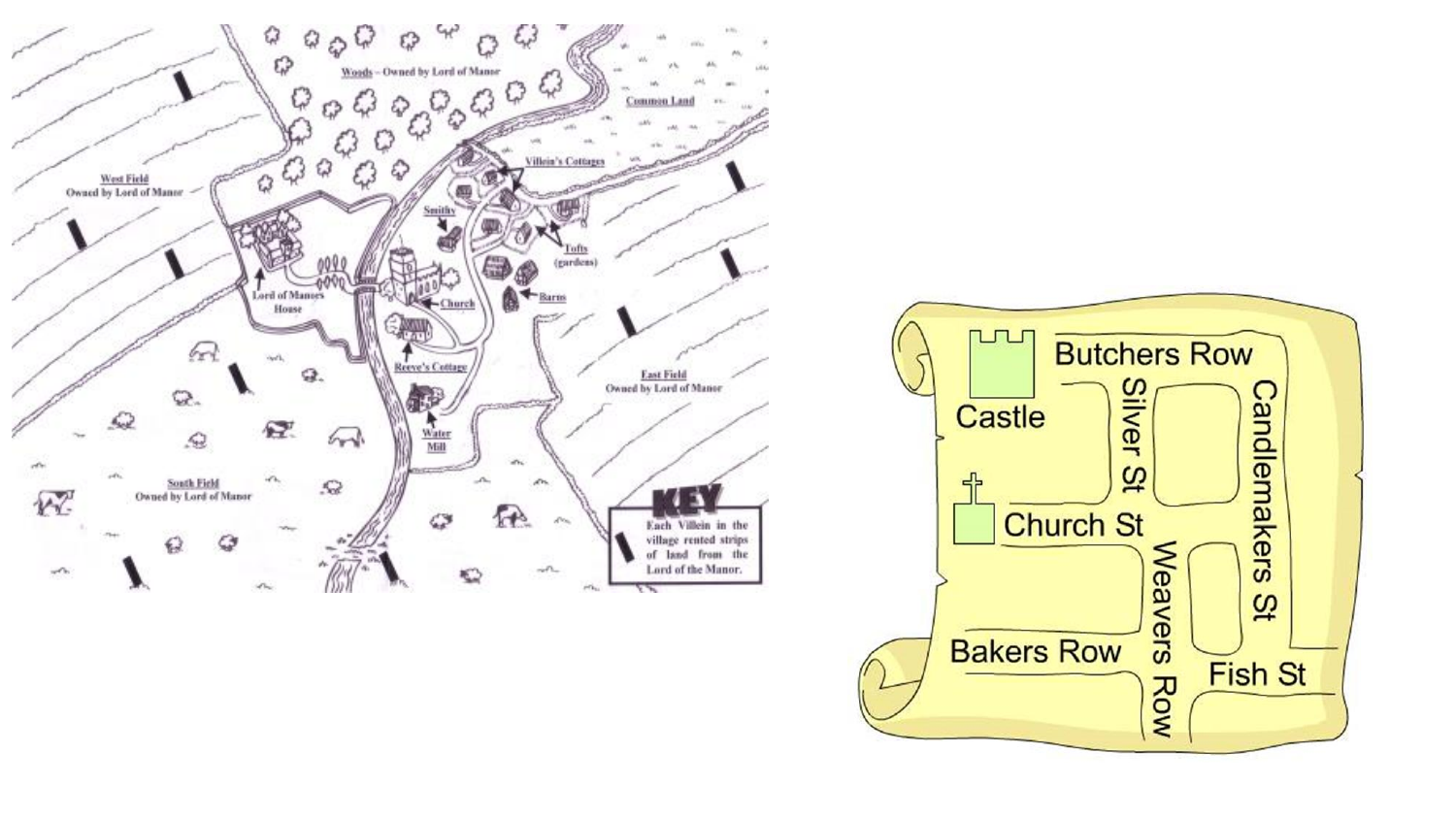Task – fill in the table using pages 82-85 (villages) and 86-88 (towns). The first row has been completed for you as an example.

|                                                                   | Medieval village                              | <b>Medieval town</b>                                                                                                           |
|-------------------------------------------------------------------|-----------------------------------------------|--------------------------------------------------------------------------------------------------------------------------------|
| E.G.<br>1. What was the population?                               | Usually had a population of 50-100<br>people. | Towns like Winchester and Norwich had<br>a population of 3000 people, whilst<br>London had about 10,000 people living<br>there |
| 2. Who owned the land?                                            |                                               |                                                                                                                                |
| 3. Describe some of the roles of those<br>living there            |                                               |                                                                                                                                |
| 4. Describe what life might be like for<br>someone in that place. |                                               |                                                                                                                                |
| 5. Who governs (rules) the land?                                  |                                               |                                                                                                                                |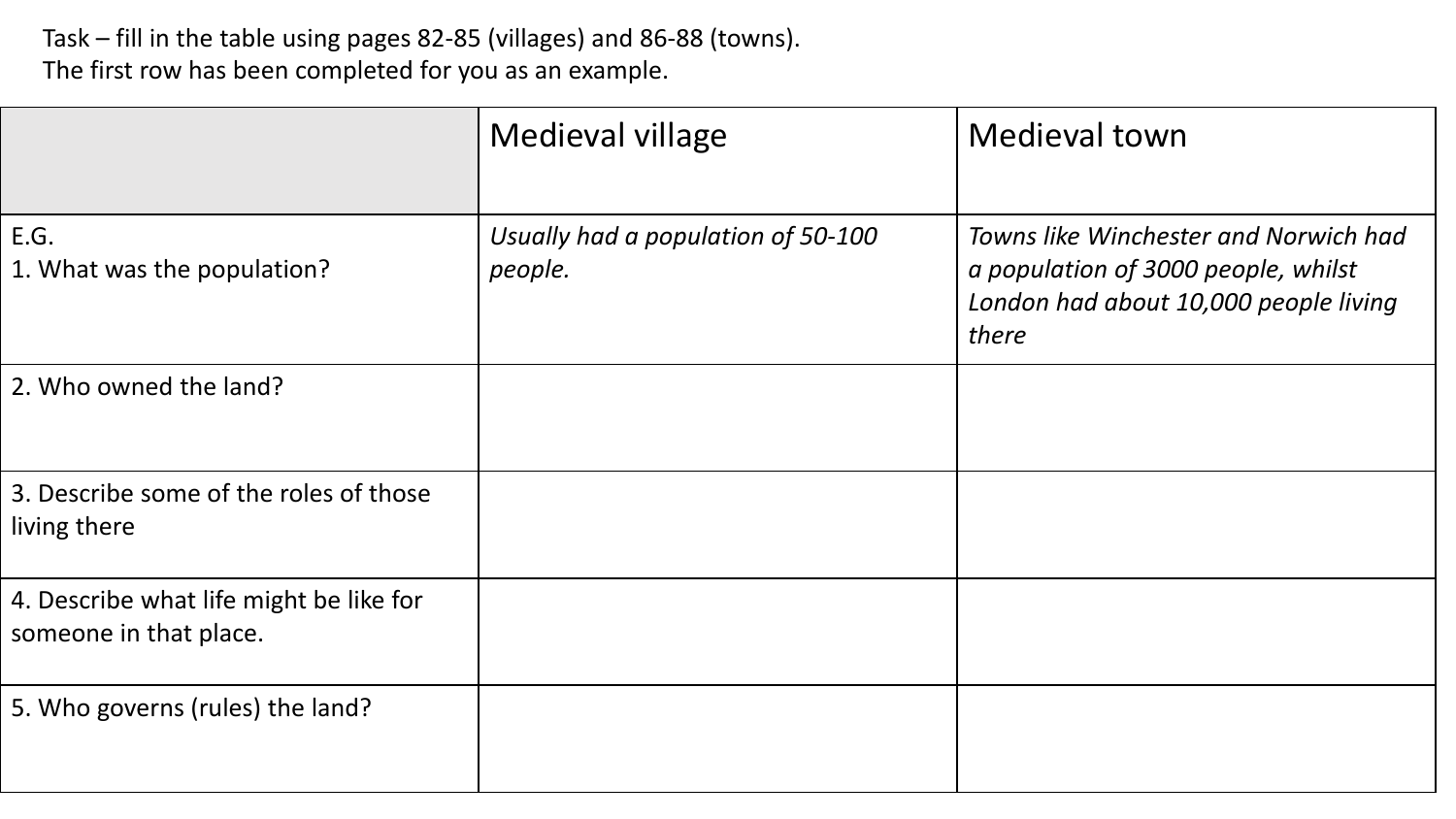## **Mid-lesson Low stakes quiz**





| $\overline{1}$ | What was the role of peasant villagers in a village?                    |
|----------------|-------------------------------------------------------------------------|
| $\overline{2}$ | Give two examples of specialist jobs in a village                       |
| $\overline{3}$ | What is "wattle" and "daub"?                                            |
| $\overline{4}$ | A town's freedom was written on a special piece of paper known as what? |
| 5              | How often was a market held in towns?                                   |
| 6              | Where would the local baron live?                                       |